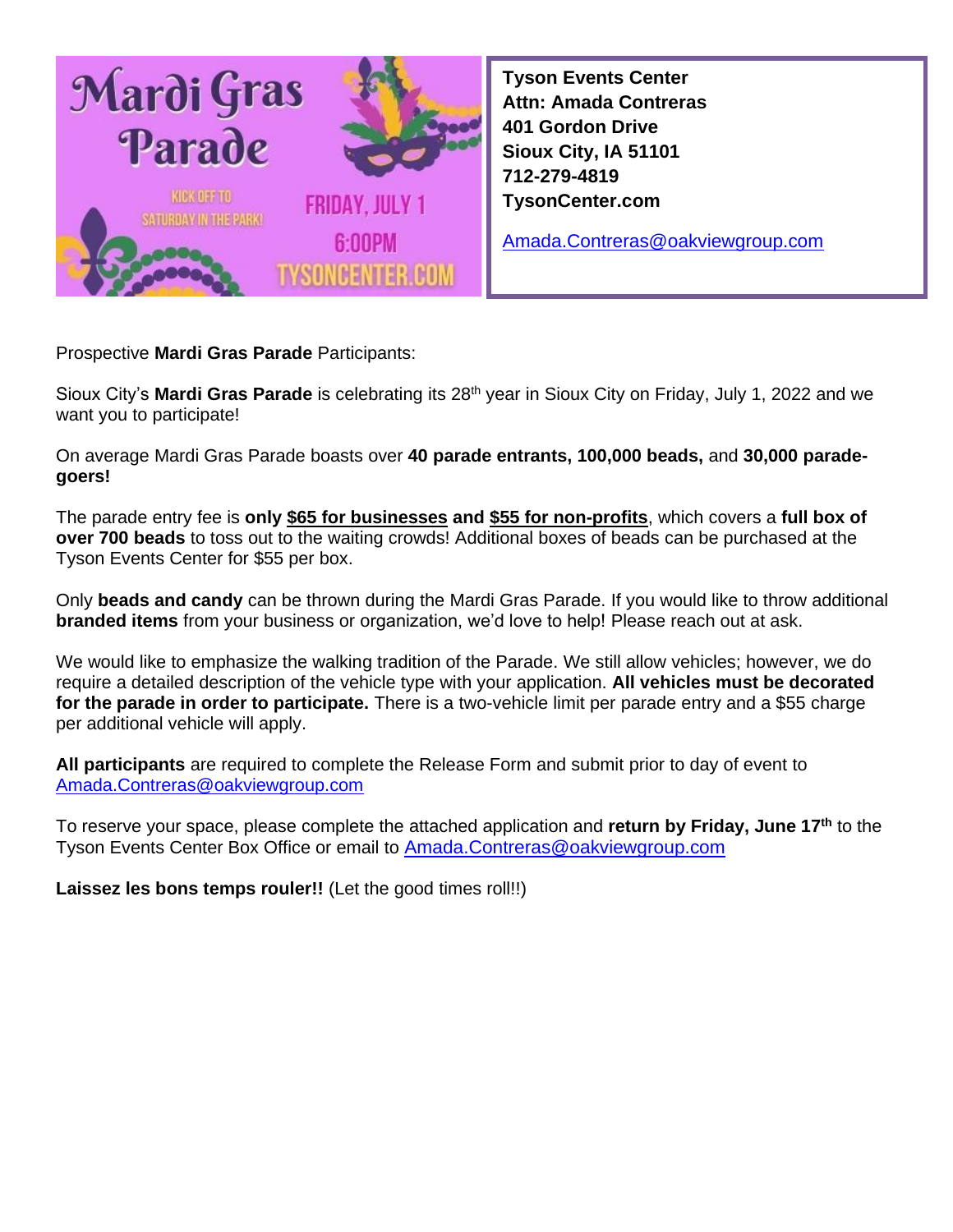

**Tyson Events Center Attn: Amada Contreras 401 Gordon Drive Sioux City, IA 51101 712-279-4819 TysonCenter.com**

[Amada.Contreras@oakviewgroup.com](mailto:Amada.Contreras@oakviewgroup.com)

## **Mardi Gras Parade Entry Form:** (Please fill out completely)

| Group Name: _______________________________Contact:_____________________________                                                                                                                                               |                                     |  |
|--------------------------------------------------------------------------------------------------------------------------------------------------------------------------------------------------------------------------------|-------------------------------------|--|
|                                                                                                                                                                                                                                |                                     |  |
| E-Mail Address: National Address: National Address: National Address: National Address: National Address: National Address: National Address: National Address: National Address: National Address: National Address: National |                                     |  |
|                                                                                                                                                                                                                                |                                     |  |
| Approx. # of people in entry: _____________Type of Throw (personalized item): ______________________                                                                                                                           |                                     |  |
| <b>Type of Organization</b><br><b>Business</b><br>Non-Profit<br>Will you be using a motorized vehicle, if so please describe & add length of float and/or vehicle:                                                             |                                     |  |
|                                                                                                                                                                                                                                | How many vehicles? ________________ |  |
| <b>Purchasing additional beads?</b> (\$55/box, circle one)                                                                                                                                                                     | Yes<br><b>No</b>                    |  |
| If yes, how many boxes? __________                                                                                                                                                                                             |                                     |  |
| Type of Payment (please check one):<br>$\_\_$ Check<br>Credit Card (via phone or stop in at the Tyson Events Center)                                                                                                           |                                     |  |
| Please send completed forms with payment to:                                                                                                                                                                                   |                                     |  |
| <b>Tyson Events Center</b><br><b>Attn: Amada Contreras</b><br><b>401 Gordon Drive</b>                                                                                                                                          | For office use only:                |  |
| Sioux City, IA 51101<br>Or email to <b>Amada.Contreras@oakviewgroup.com</b>                                                                                                                                                    | Paid<br>Picked up beads Date        |  |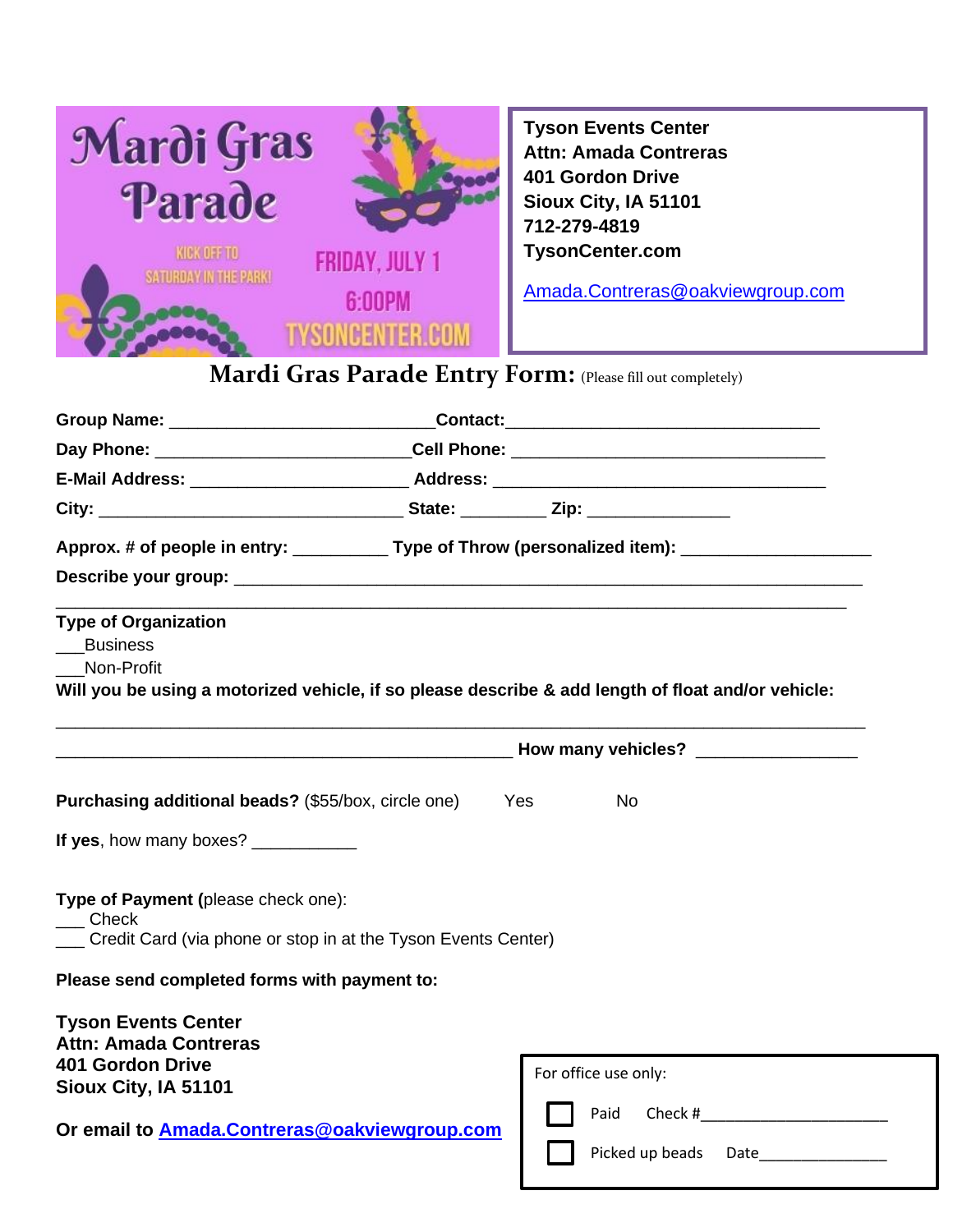

Credit Card Authorization Form **One-Time & Repeat** 

## **CARDHOLDER INFORMATION**

| Name: Name and the second contract of the second contract of the second contract of the second contract of the second contract of the second contract of the second contract of the second contract of the second contract of |                                                                                                                                                                                                                                |  |
|-------------------------------------------------------------------------------------------------------------------------------------------------------------------------------------------------------------------------------|--------------------------------------------------------------------------------------------------------------------------------------------------------------------------------------------------------------------------------|--|
|                                                                                                                                                                                                                               |                                                                                                                                                                                                                                |  |
|                                                                                                                                                                                                                               |                                                                                                                                                                                                                                |  |
|                                                                                                                                                                                                                               | City: City: State: Postal Code:                                                                                                                                                                                                |  |
|                                                                                                                                                                                                                               | Country: Email Email Email Email Email Country:                                                                                                                                                                                |  |
|                                                                                                                                                                                                                               | Address: Andress: Address: Address: Address: Address: Address: Address: Address: Address: Address: Address: Address: Address: Address: Address: Address: Address: Address: Address: Address: Address: Address: Address: Addres |  |
|                                                                                                                                                                                                                               |                                                                                                                                                                                                                                |  |
|                                                                                                                                                                                                                               |                                                                                                                                                                                                                                |  |
| <b>INFORMATION</b>                                                                                                                                                                                                            |                                                                                                                                                                                                                                |  |
| Purpose: 2000 and 2000 and 2000 and 2000 and 2000 and 2000 and 2000 and 2000 and 2000 and 2000 and 2000 and 20                                                                                                                |                                                                                                                                                                                                                                |  |
|                                                                                                                                                                                                                               | □ I authorize a one-time charge against my credit card for the follow amount \$                                                                                                                                                |  |
|                                                                                                                                                                                                                               | $\Box$ I authorize a recurring charge against my credit card for the following amount                                                                                                                                          |  |
|                                                                                                                                                                                                                               |                                                                                                                                                                                                                                |  |
|                                                                                                                                                                                                                               |                                                                                                                                                                                                                                |  |
|                                                                                                                                                                                                                               |                                                                                                                                                                                                                                |  |
| <b>CREDIT CARD INFORMATION</b>                                                                                                                                                                                                |                                                                                                                                                                                                                                |  |

Credit Card Type: **□** MasterCard **□** Visa **□** American Express **□** Discover Card

Number:

Expiration Month: Expiration Year:

Cardholder Signature X Date / /

Security Code: 2000